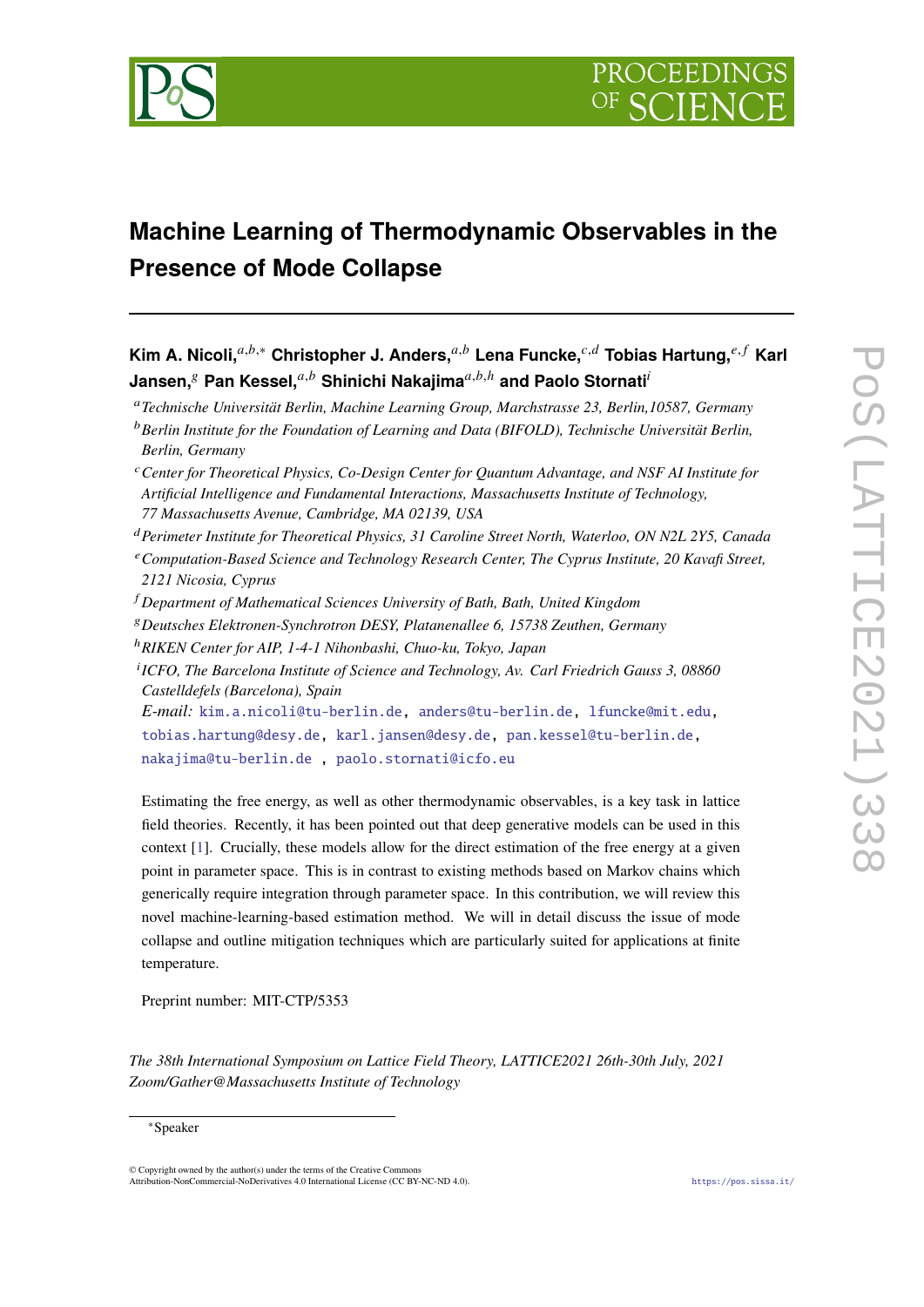# **1. Introduction**

Recent works have investigated the use of a particular class of deep generative machine learning models, called normalizing flows, in lattice field theory  $[1-7]$  $[1-7]$  following similar approaches in quantum chemistry  $[8-10]$  $[8-10]$  and statistical physics  $[11-13]$  $[11-13]$  (see also  $[14-17]$  $[14-17]$ ). These works are proof-of-principle demonstrations for simple two-dimensional field theories and aim to reduce the integrated autocorrelation time for systems close to criticality by using the flow to generate decorrelated field samples.

Another important application of flows was recently pointed out in [\[12\]](#page-8-6): they can directly estimate the free energy of a lattice field theory (which can also be accomplished with methods such as tensor networks, see, e.g., [\[18\]](#page-9-1) and references therein). The free energy is important as it allows to compute the entropy, pressure and the equation of state of the considered physical system. In the case of Quantum Chromodynamics, such thermodynamic observables are of the utmost importance in the physics of the early universe and are probed by heavy ion experiments [\[19\]](#page-9-2).

In the following, we will review this deep-learning-based estimation technique of the free energy and discuss the important issue of mode collapse. To illustrate the mode collapse of the flow in a concrete example, consider a target density with two modes, as is the case for a quantum mechanical particle in a double well potential or scalar  $\phi^4$ -theory in the broken phase. The latter example will be discussed in detail in Section [3.2.](#page-4-0) For both systems, the theory has a spontaneously broken  $\mathbb{Z}_2$  symmetry and thus two modes corresponding to the vacuum expectation values  $\pm \Phi$ . As we will discuss in Section [2.1,](#page-3-0) the training process can however lead to a flow that only approximates one mode of the target density of the lattice field theory and assigns (almost) vanishing probability mass to the other [\[1,](#page-7-0) [6\]](#page-8-7). This will lead to systematic errors of the free energy estimate which can be difficult to detect. In this contribution, we report on both mitigation and detection techniques for such a mode collapse and demonstrate their effectiveness for the example of two-dimensional scalar  $\phi^4$  theory.

#### **2. Normalizing Flows**

Let  $f : \mathcal{M} \to \mathcal{N}$  be an orientation-preserving diffeomorphism between two orientable *n*dimensional Riemannian manifolds  $M$  and  $N$ . We assume that there is a probability measure q dV defined on M where dV is the measure associated with volume form on M and  $q : M \to \mathbb{R}_+$  is a positive smooth map. In particular, it holds that  $\int_M q \, dV = 1$ . The push-forward measure  $f_*(q \, dV)$ is then a probability measure on N.

In coordinates  $(x^i, U)$  on N, the push-forward  $f_*(q dV)$  takes the form

$$
q(f^{-1}(x))|f'(f^{-1}(x))|^{-1} dV(f^{-1}(x)),
$$

where  $|f'|$  is the determinant of the Jacobian. In the machine learning literature, one therefore often refers to

<span id="page-1-0"></span>
$$
(f_*q)(x) \equiv q(f^{-1}(x)) |f'(f^{-1}(x))|^{-1}
$$
 (1)

as the push-forward density of  $q$ .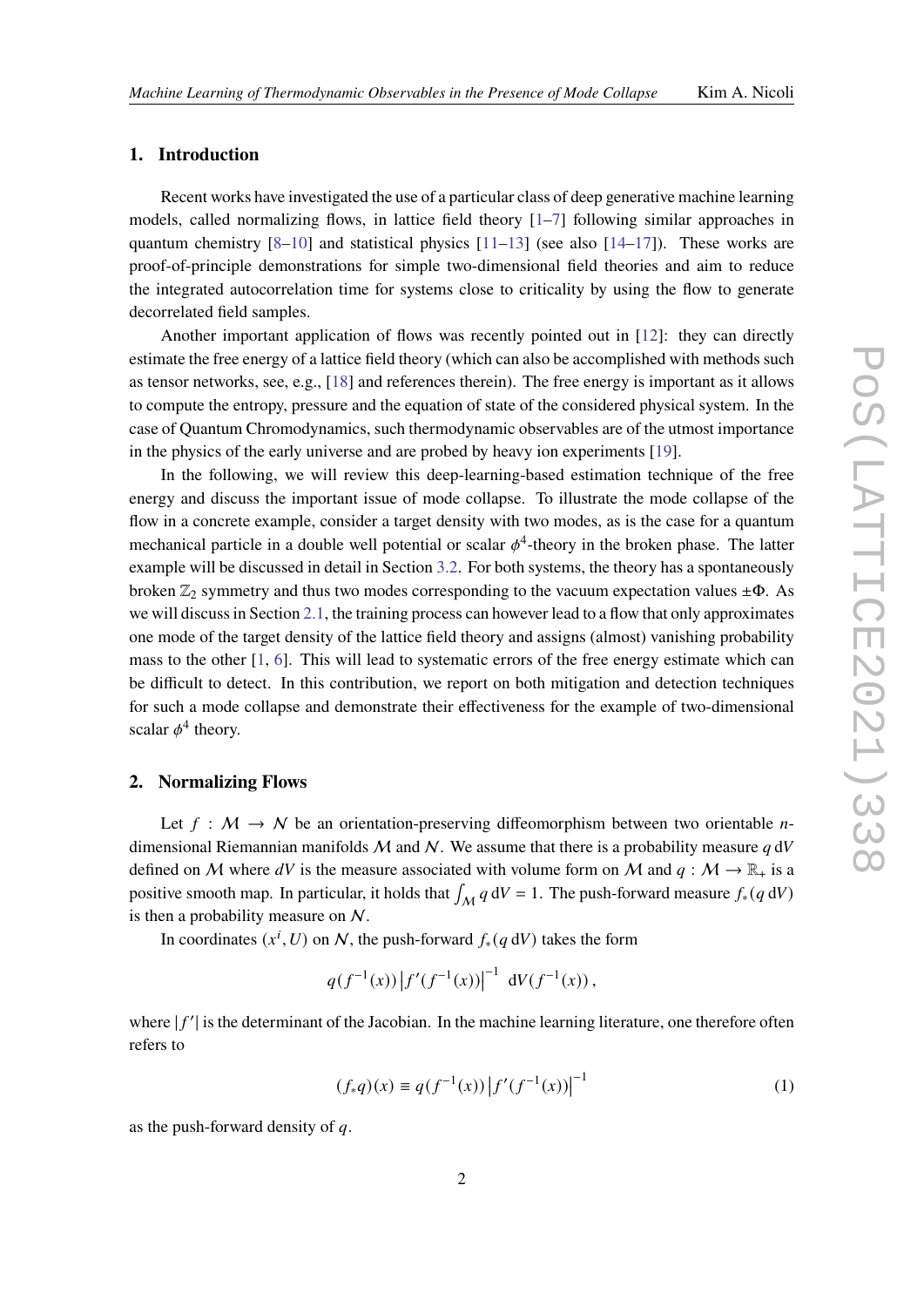We will be interested in the case  $M = N = \mathbb{R}^n$  since we will consider real-valued scalar fields. The basic idea of a normalizing flow is to define a family of diffeomorphisms  $f_{\theta}$  with parameters  $\theta$ . We then adjust these parameters  $\theta$  such that the push-forward density  $(f_{\theta})_*q$  closely approximates a certain target density  $p$ .

In practice, the diffeomorphism  $f_{\theta}$  is parameterized by a deep neural network. Neural networks are composite functions of the form

<span id="page-2-1"></span>
$$
m_{\theta}: \mathbb{R}^n \to \mathbb{R}^n
$$
  

$$
z \mapsto m_{\theta}(z),
$$
 (2)

where  $m_{\theta}(z) = m^L \circ \cdots \circ m^1(z)$  is a composition of layers  $m^i$  defined by

$$
m^i(z) = \sigma(W^iz + b^i),
$$

with weights  $W^i \in \mathbb{R}^{n,n}$  and biases  $b^i \in \mathbb{R}^n$  being the free parameters of the neural network, i.e.  $\theta = \{ (W^i, b^i) \}_{i=1}^K$  $\theta = \{ (W^i, b^i) \}_{i=1}^K$  $\theta = \{ (W^i, b^i) \}_{i=1}^K$ .<sup>1</sup> Furthermore,  $\sigma(z)$  is a non-linear function, such as  $\sigma(z) = \tanh(z)$ , which is applied element-wise to each component of the vector  $W^i z + b^i \in \mathbb{R}^n$ . A neural network is called deep if the number of layers  $L$  is large (although there is no clearly defined threshold).

There are various approaches for parameterizing diffeomorphisms by neural networks. We will restrict to a particularly straightforward approach, called *Non-linear Independent Component Estimation* (NICE), which splits the input  $z = (z_u, z_d) \in \mathbb{R}^n$  in two parts  $z_u \in \mathbb{R}^{n-k}$  and  $z_d \in \mathbb{R}^k$ for given  $k \in \{1, n-1\}$ . A diffeomorphism is then given by

$$
f_{\theta}(z) = \begin{bmatrix} f_u(z) \\ f_d(z) \end{bmatrix} = \begin{bmatrix} z_u \\ z_d + m_{\theta}(z_u) \end{bmatrix},
$$
 (3)

where  $m_\theta$  is a (not necessarily invertible) neural network of the form [\(2\)](#page-2-1). Due to the splitting of the input  $z$ , this can be easily inverted by

$$
\begin{bmatrix} z_u \\ z_d \end{bmatrix} = \begin{bmatrix} f_u \\ f_d - m_\theta(f_u) \end{bmatrix}.
$$

For the NICE architecture, the determinant of the Jacobian is given by

$$
\left|\frac{\partial f_{\theta}}{\partial x}\right| = \begin{vmatrix} \frac{\partial f_{u}}{\partial z_{u}} & \frac{\partial f_{u}}{\partial z_{d}} \\ \frac{\partial f_{d}}{\partial z_{u}} & \frac{\partial f_{d}}{\partial z_{d}} \end{vmatrix} = \begin{vmatrix} \mathbb{I} & 0 \\ * & \mathbb{I} \end{vmatrix} = 1.
$$

As a result, the diffeomorphism  $f_{\theta}$  is volume-preserving, i.e.  $df_{\theta}$  $\overline{dz}$  $\vert$  = 1. In practice, we compose several of these volume-preserving diffeomorphisms. This combination is again a volume-preserving diffeomorphism because these maps form a group under composition.

A normalizing flow  $f_{\theta*q}$  is typically chosen to be a push-forward of a simple base density, e.g.  $q = N(0, 1)$ . This allows for efficient sampling by first drawing  $z \sim N(0, 1)$  and then applying the diffeomorphism  $f_{\theta}$  to the sample z, i.e.

<span id="page-2-2"></span>
$$
f_{\theta}(z) \sim f_{\theta*}q, \qquad (4)
$$

where the push-forward density  $f_{\theta*q}$  is given by [\(1\)](#page-1-0).

<span id="page-2-0"></span><sup>1</sup>We restrict to all weights and biases being of the same dimensionality since we will be interested in networks that can be used to model invertible maps.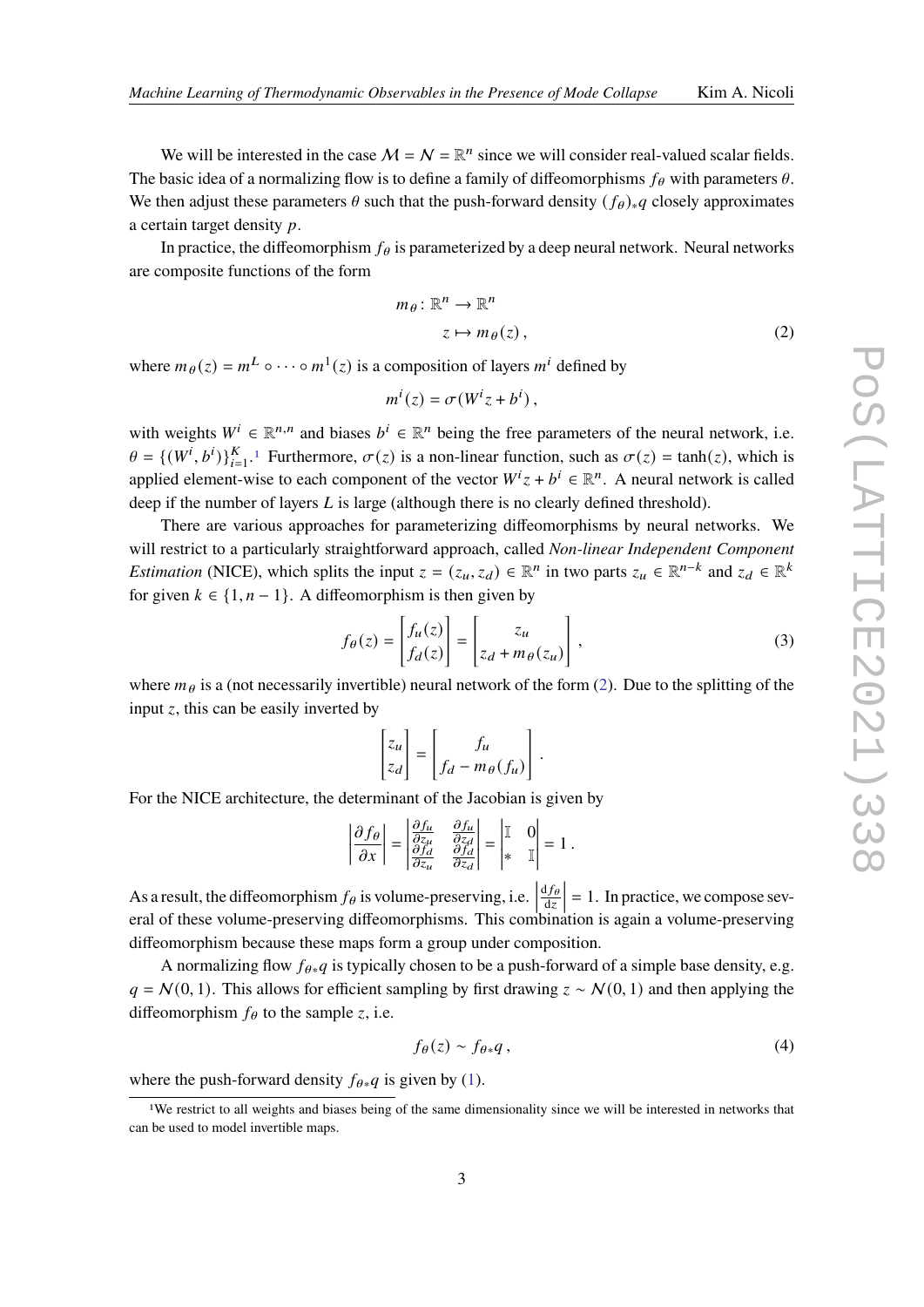### <span id="page-3-0"></span>**2.1 Training of the Flow**

A lattice field theory can be described by a probability density of the form

$$
p(\phi) = \frac{1}{Z} \exp(-S(\phi)),
$$
\n(5)

where  $\phi$ , S and Z denote the field, its action, and the partition function respectively. A similarity measure between two densities p and  $f_{\theta*q}$  is given by the Kullback–Leibler (KL) divergence

$$
KL(f_{\theta*q}||p) = \int \mathcal{D}[\phi] f_{\theta*q}(\phi) \log \left( \frac{f_{\theta*q}(\phi)}{p(\phi)} \right).
$$
 (6)

The KL divergence is non-negative and vanishes if and only if both densities are equal, i.e.  $p = q<sup>2</sup>$  $p = q<sup>2</sup>$  $p = q<sup>2</sup>$ We can therefore train the flow to approximate the target density  $q$  by minimizing this KL divergence using gradient descent, i.e.  $\theta \leftarrow \theta - \nabla_{\theta} KL(f_{\theta * q} || p)$ . For this, we observe that the KL divergence can be rewritten as

$$
KL(f_{\theta*q}||p) = \mathbb{E}_{\phi \sim f_{\theta*q}} [S(\phi) + \log (f_{\theta*q}(\phi))] + \text{const.},
$$

where the last summand contains terms independent of  $\theta$  and can thus be ignored for gradient descent. We now sample from the flow to obtain its Monte-Carlo estimator, i.e.

$$
\text{KL}(f_{\theta*}q||p) \approx \frac{1}{N} \sum_{i=1}^{N} \left[ S(\phi_i) + \log \left( f_{\theta*}q(\phi_i) \right) \right] + \text{const.}, \qquad \phi_i \sim f_{\theta*}q.
$$

The log probability can efficiently be calculated by [\(1\)](#page-1-0). Additionally, we can very efficiently sample from the flow by pushing forward samples from the base density, see [\(4\)](#page-2-2). However, the training of the flow may yield poor results for a multi-modal target density. This is because the training relies on self-sampling. During training, self-sampling may lead to a collapse of almost all the flow's probability mass to a subset of the modes of the target density  $p$ . The KL divergence does not penalize this behaviour since the flow does no longer produce samples from the other modes of the target density  $p$ . We will discuss both detection and mitigation of mode collapse in the next section.

## **3. Flow-based Estimation of Free Energy**

A promising application of normalizing flows is estimating the free energy of a lattice field theory at temperature  $T$  defined by

$$
F = -T \log Z, \tag{7}
$$

where Z is the partion function. The temperature is given by  $T = \frac{1}{N_T a}$  with lattice spacing a and  $N_T$  denoting the number of lattice points along the temporal direction of the lattice.

<span id="page-3-1"></span><sup>2</sup>We restrict to continuous densities here. Otherwise, the densities can have different values on a set of zero measure.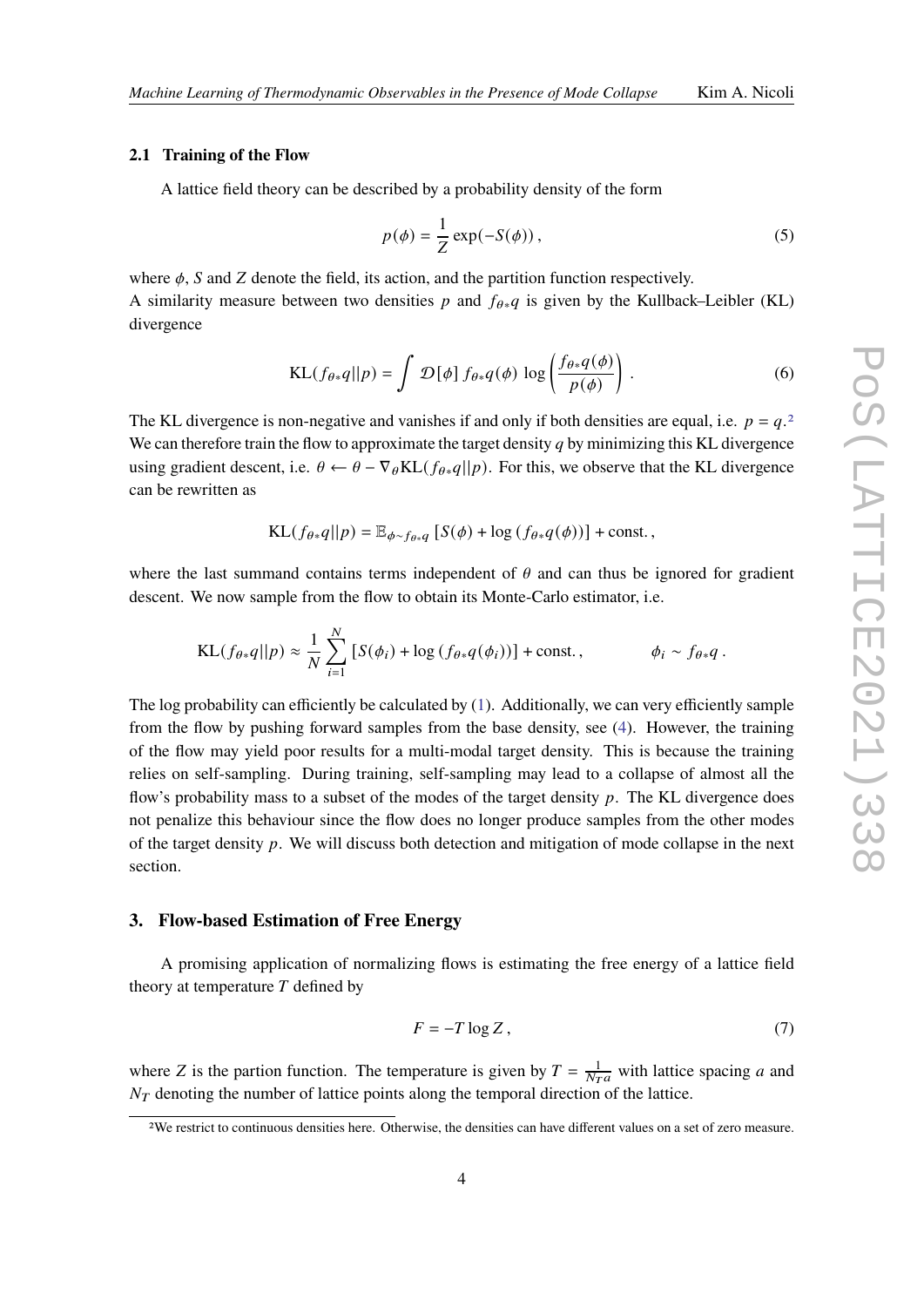## <span id="page-4-2"></span>**3.1 MCMC-based Estimates of Free Energy**

Estimating the free energy with MCMC is challenging. To illustrate this fact, we discuss a reweighting procedure [\[20,](#page-9-3) [21\]](#page-9-4) which starts from the observation that the difference in free energies  $\Delta F_{e b} = F_{e} - F_{b} = -T \log(\frac{Z_{e}}{Z_{b}})$  $\frac{Z_e}{Z_b}$ ) between two different points *e* and *b* in parameter space can be calculated by

<span id="page-4-1"></span>
$$
\mathbb{E}_{p_b} \left[ \frac{\exp(-S_e)}{\exp(-S_b)} \right] = \frac{1}{Z_b} \int \mathcal{D}[\phi] e^{-S_b(\phi)} \frac{e^{-S_e(\phi)}}{e^{-S_b(\phi)}} = \frac{Z_e}{Z_b}.
$$
 (8)

This expectation value can be estimated by MCMC. If we choose the point  $b$  in parameter space such that the free energy  $F_b$  can be calculated exactly or approximately, we can obtain the value of the free energy at the point *e* by  $F_e = \Delta F_{e} + F_b$ .

In practice, the variance of the estimator [\(8\)](#page-4-1) will become prohibitively large if the two distributions  $p_b$  and  $p_e$  have a small overlap. This can be avoided by choosing intermediate distributions  $p_{i_1}, \ldots, p_{i_K}$  such that neighbouring distributions  $p_{i_k}$  and  $p_{i_{k+1}}$  overlap sufficiently. The free energy difference can then be obtained by

$$
\Delta F_{e b} = \Delta F_{e i_K} + \Delta F_{i_K i_{K-1}} + \dots + \Delta F_{i_1 b} \,. \tag{9}
$$

This comes at the price of an accumulated error of all free energy differences  $\Delta F_{i_k i_{k+1}}$ . The error therefore crucially depends on all points of the (discretized) trajectory connecting the points  $e$  and  $b$  in parameter space.

# <span id="page-4-0"></span>**3.2 Example: Two-dimensional**  $\phi^4$  **Theory**

This dependence on the trajectory can lead to serious problems, as we illustrate in a concrete example of the  $\phi^4$  theory in two dimensions with the action

$$
S = \sum_{x \in \Lambda} (-2\kappa \sum_{\hat{\mu}=1}^{2} \varphi(x)\varphi(x+\hat{\mu}) + (1-2\lambda)\varphi(x)^{2} + \lambda \varphi(x)^{4}), \qquad (10)
$$

where  $\kappa$  is the hopping parameter and  $\lambda$  denotes the bare coupling. For vanishing hopping parameter  $\kappa$ , the free energy can be calculated analytically [\[1\]](#page-7-0) and is given by

$$
F(\lambda) = -|\Lambda| T \ln z(\lambda),
$$

where  $|\Lambda|$  denotes the number of sites of the lattice  $\Lambda$  and

$$
z(\lambda) = \sqrt{\frac{1-2\lambda}{4\lambda}} \exp\left(\frac{(1-2\lambda)^2}{8\lambda}\right) K_{\frac{1}{4}}\left(\frac{(1-2\lambda)^2}{8\lambda}\right),
$$

with  $K_n$  being the Bessel function of the second kind.

As the hopping parameter  $\kappa$  is increased, spontaneous breaking of the  $\mathbb{Z}_2$ -symmetry  $\phi \to -\phi$ is observed. This is illustrated in Figure [1.](#page-5-0) Now, suppose we want to calculate the free energy with MCMC for parameters in the broken phase, e.g.  $\lambda_e = 0.022$  and  $\kappa_e = 0.5$ . We can then choose a trajectory through parameter space for which the bare coupling is kept constant, i.e.  $\lambda_{i_k} = 0.022$ , and the initial hopping parameter is  $\kappa_b = 0$ . We then increase the hopping parameter by a step size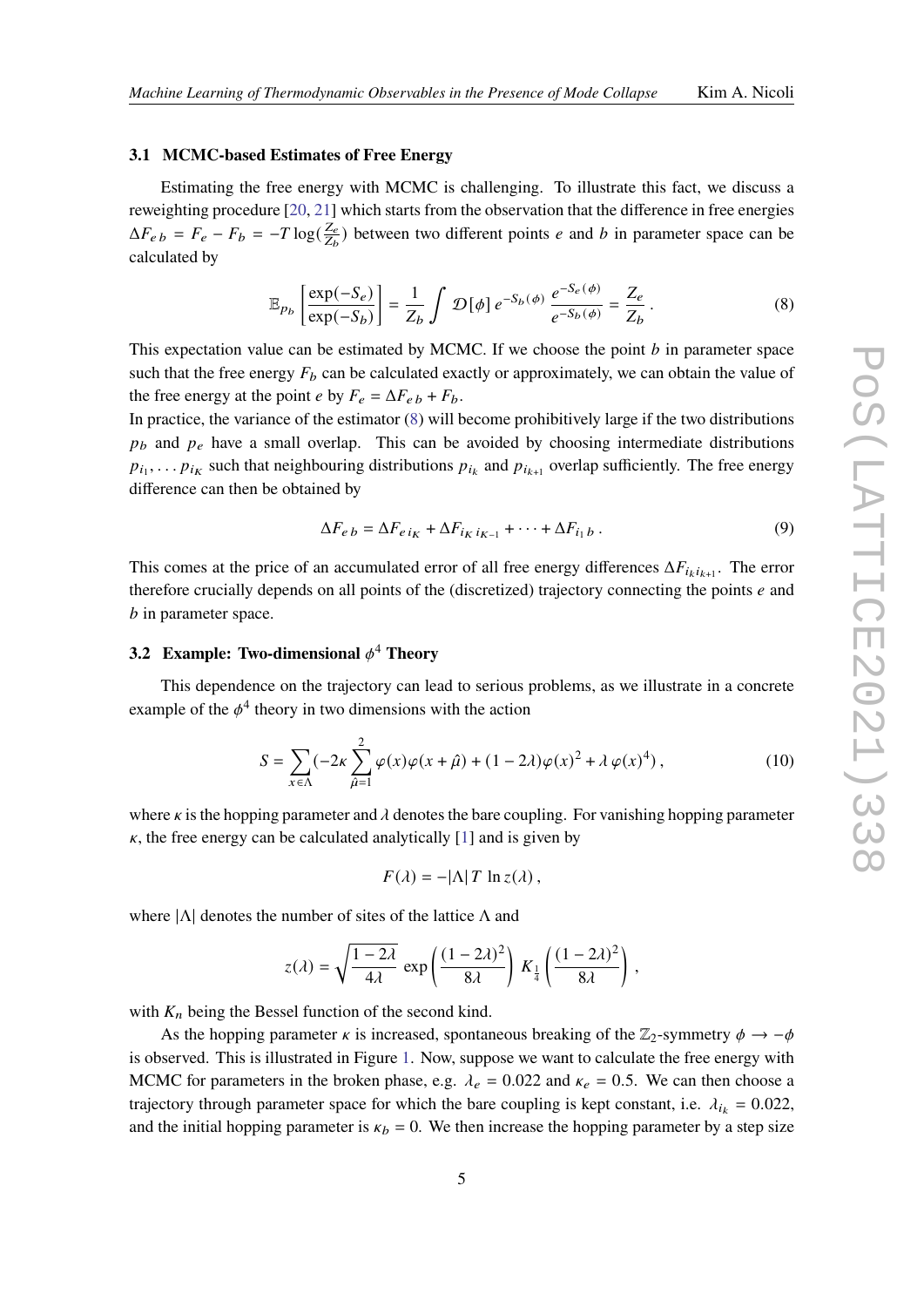<span id="page-5-0"></span>

**Figure 1: Left:** absolute magnetization density  $\frac{\langle |\phi| \rangle}{|\Lambda|}$ , where  $|\Lambda|$  denotes the number of lattice points, as a function of the hopping parameter  $\kappa$  for the bare coupling  $\lambda = 0.022$  on a 16  $\times$  8 lattice. The values were estimated with an overrelaxed HMC [\[22–](#page-9-5)[25\]](#page-9-6). **Right:** contributions to the error from the HMC free energy estimate at hopping parameter  $\kappa = 0.6$  and bare coupling  $\lambda = 0.022$  for a 16  $\times$  8 lattice along the discretized trajectory through parameter space. The width of a bar corresponds to the step size  $\Delta \kappa$ . The area of a bar shows the error of the corresponding free energy difference  $\Delta F$  (calculated as described in [\[26\]](#page-9-7)), i.e. the total area of all bars is the total error of the free energy estimate  $F_e$  at the target value  $\kappa_e = 0.6$ . Every chain is four hundred thousands steps long with an overrelaxation every ten steps. Even for this relatively small lattice, a significant contribution to the overall error comes from the region around the critical value of  $\kappa$ .

 $\Delta \kappa = 0.05$  up to  $\kappa = 0.2$  and then use a smaller step size  $\Delta \kappa = 0.01$  in order to ensure sufficient overlap. Crucially, the estimate of the free energy in the broken phase will now suffer from critical slowing down as the corresponding trajectory has to cross the phase transition in order to reach the initial hopping parameter  $\kappa_a = 0$ . This will lead to a significant increase in the statistical error, see Figure [1.](#page-5-0)

## **3.3 Flow-based Estimators of the Free Energy**

Normalizing flows allow us to directly estimate the free energy  $F = -T \log(Z)$  at a given point in parameter space and therefore allow us to avoid critical slowing down in the specific situations discussed in the previous section. This can be seen by observing that we can estimate the partition function  $Z$  using a trained flow in two different ways. Firstly, we can use samples from the flow

$$
Z = \mathbb{E}_{\phi \sim f_{\theta * q}} \left[ \frac{e^{-S(\phi)}}{f_{\theta * q}(\phi)} \right] \approx \frac{1}{N} \sum_{i=1}^N \frac{e^{-S(\phi_i)}}{f_{\theta * q}(\phi_i)} \equiv \hat{Z}_q , \qquad \phi_i \sim f_{\theta * q} .
$$

Using this definition, we obtain the *reverse estimator* of the free energy by

<span id="page-5-2"></span>
$$
\hat{F}_q = -T \log(\hat{Z}_q) \,. \tag{11}
$$

Secondly, one can use samples from the target density p

$$
Z^{-1} = \mathbb{E}_{\phi \sim p} \left[ \frac{f_{\theta*} q(\phi)}{e^{-S(\phi)}} \right] \approx \frac{1}{N} \sum_{i=1}^N \frac{f_{\theta*} q(\phi_i)}{e^{-S(\phi_i)}} \equiv \hat{Z}_p^{-1}, \qquad \phi_i \sim p.
$$

to obtain the *forward estimator*

<span id="page-5-1"></span>
$$
\hat{F}_p = T \log(\hat{Z}_p^{-1}) \tag{12}
$$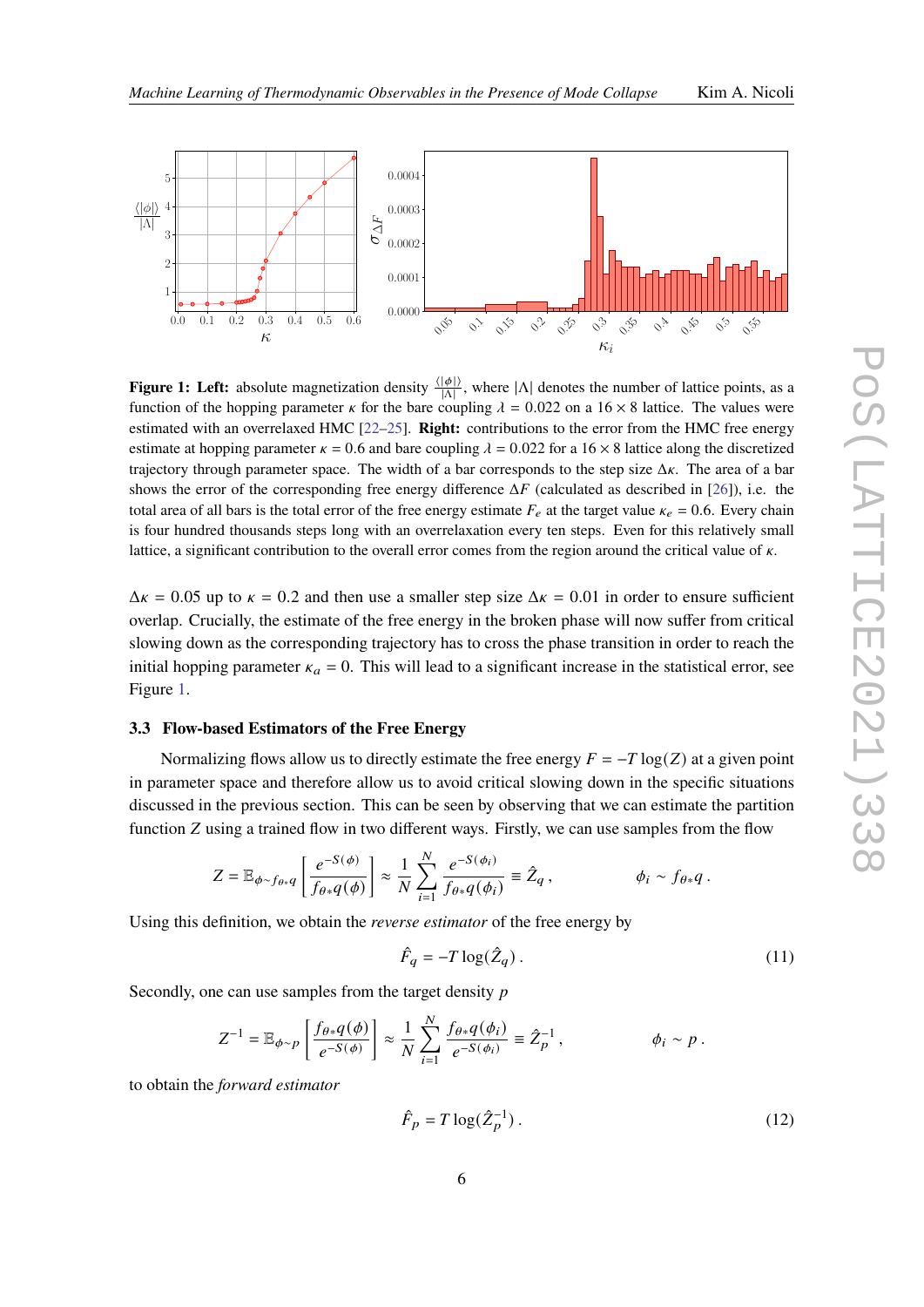

<span id="page-6-0"></span>

**Figure 2: Left:** estimation of the free energy using both the forward and reverse estimators. One of the flows has mode-collapsed (purple) while the other is mode-covering (yellow). For the former case, this results in a discrepancy in the free energy prediction of the two estimators while for the latter we obtain consistent results. The MCMC reference values are estimated by the method described in Section [3.1.](#page-4-2) The mean of MCMC estimate is shown by the solid line while the color band denotes the confidence interval of one standard deviation. As the MCMC algorithm, we again use an HMC with overrelaxation. **Right:** histogram of the magnetization obtained by direct sampling from both a mode-collapsed and mode-covering flow.

Both estimators have relative strengths and weaknesses. If we are confident that the flow closely approximates the target density  $p$ , it is advisable to use the reverse estimator [\(12\)](#page-5-1) because sampling from the flow is more efficient. However, this estimator may lead to incorrect results if the flow is mode-dropping. In contrast, the forward estimator  $\hat{F}_p$  uses samples from p and thus cannot neglect any mode of the target density  $p$ . If mode-dropping is a risk (for example in the broken phase of the  $\phi^4$ -theory), one should therefore also use the forward estimator [\(12\)](#page-5-1) as a consistency check.

## **4. Numerical Experiments**

In the following, we will illustrate the difference in using the forward and the reverse variants for the free energy estimation in the presence of mode-dropping. To this end, we consider two normalizing flows trained for the two-dimensional scalar  $\phi^4$ -theory for a hopping parameter of  $\kappa = 0.6$  and a bare coupling of  $\lambda = 0.022$  on a  $N_T \times N_L = 16 \times 8$  lattice. The theory is thus considered in its broken phase, see Figure [2.](#page-6-0) One of the flows is mode-collapsed on a single mode of the target density  $p$ , while the other flow covers both modes, as can be seen on the right of Figure [2.](#page-6-0)

For both flows, we then use the forward estimator  $\hat{F}_p$  and reverse estimator  $\hat{F}_q$  as defined in [\(12\)](#page-5-1) and [\(11\)](#page-5-2) respectively. The estimated values for the free energy are visualized in Figure [2.](#page-6-0) For the modecollapsed flow, we see a clear discrepancy in the prediction while the mode-covering flow leads to consistent values of the forward and reverse estimators. The fact that the forward estimator  $\hat{F}_q$ gives the correct result for the mode-collapsed model can heuristically be understood by assuming that the flow is approximately  $f_{\theta*q}(x) \approx 2p(x)$  for the covered mode  $\mathcal{M}_1$  and  $f_{\theta*q}(x) \approx 0$  for the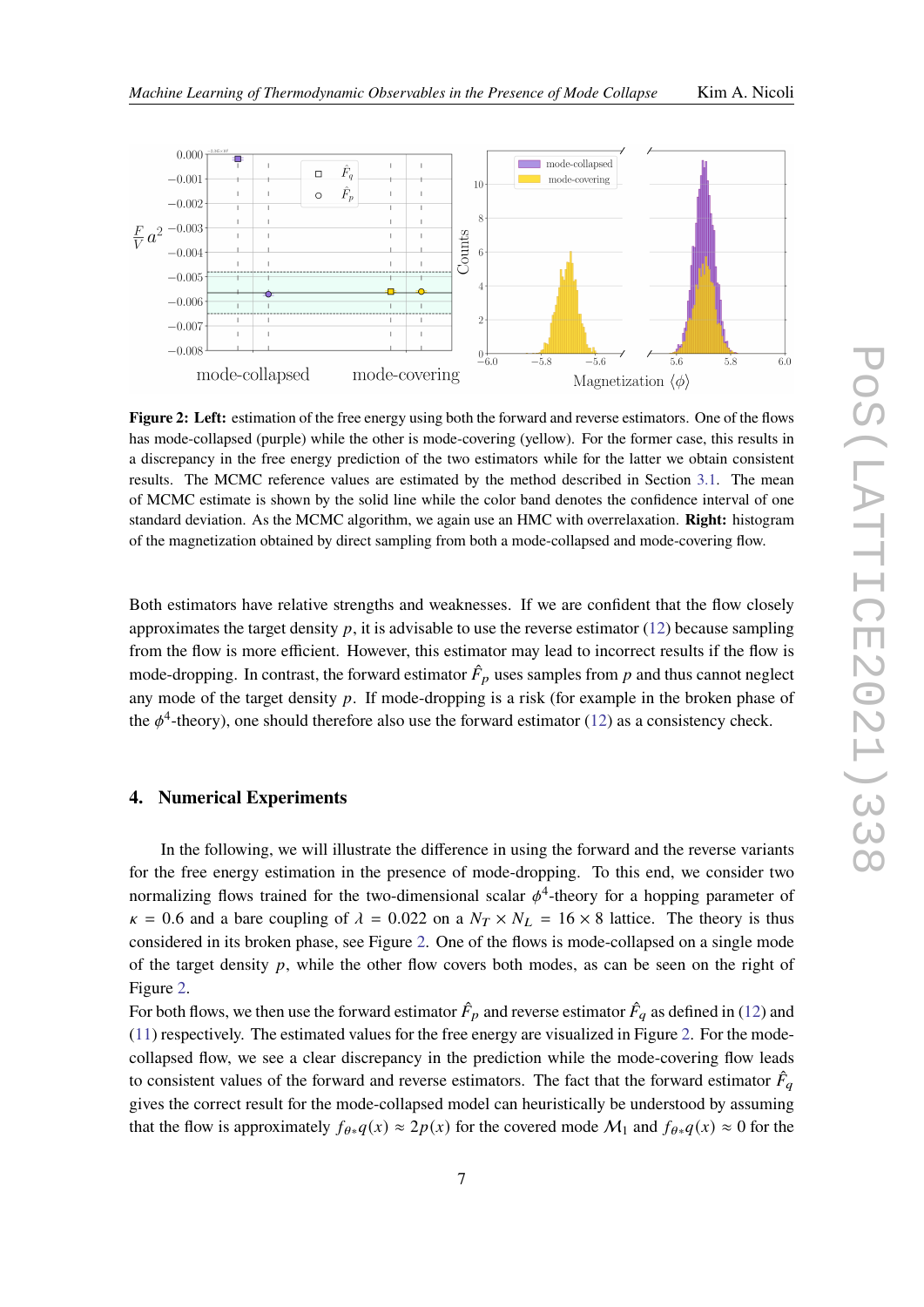other mode  $M_2$ . This implies that

$$
\mathbb{E}_{\phi \sim p} \left[ \frac{f_{\theta*} q(\phi)}{e^{-S(\phi)}} \right] \approx \int_{\mathcal{M}_1} p(\phi) \underbrace{\frac{f_{\theta*} q(\phi)}{e^{-S(\phi)}}}_{\approx \frac{2}{Z}} + \int_{\mathcal{M}_2} p(\phi) \underbrace{\frac{f_{\theta*} q(\phi)}{e^{-S(\phi)}}}_{\approx 0} \approx \frac{2}{Z} \underbrace{\int_{\mathcal{M}_1} p(\phi)}_{\approx \frac{1}{Z}} \approx Z^{-1}.
$$
 (13)

In summary, this experiment clearly illustrates that forward estimation of the free energy is crucial in the presence of mode collapse.

## **5. Conclusion**

Deep generative models, in particular normalizing flows, allow for a direct estimation of the free energy. Current normalizing flow architectures are however far from perfect. For example, they are challenging to train in the broken phase (particularly for larger lattices) and can suffer from mode collapse for multi-modal densities. In this contribution, we have briefly outlined how forward estimation of the free energy can help to mitigate this weakness.

## **6. Acknowledgements**

K.A.N. , C.A. , P.K. and S.N. are funded by the German Ministry for Education and Research as BIFOLD - Berlin Institute for the Foundations of Learning and Data (ref. 01IS18025A and ref 01IS18037A). P.S. is supported from Agencia Estatal de Investigación ("Severo Ochoa" Center of Excellence CEX2019-000910-S, Plan National FIDEUA PID2019-106901GB-I00/10.13039 / 501100011033, FPI) ), Fundació Privada Cellex, Fundació Mir-Puig, and from Generalitat de Catalunya (AGAUR Grant No. 2017 SGR 1341, CERCA program). L.F. is partially supported by the U.S. Department of Energy, Office of Science, National Quantum Information Science Research Centers, Co-design Center for Quantum Advantage  $(C^2QA)$  under contract number DE-SC0012704, by the DOE QuantiSED Consortium under subcontract number 675352, by the National Science Foundation under Cooperative Agreement PHY-2019786 (The NSF AI Institute for Artificial Intelligence and Fundamental Interactions, http://iaifi.org/), and by the U.S. Department of Energy, Office of Science, Office of Nuclear Physics under grant contract numbers DE-SC0011090 and DE-SC0021006. Research at Perimeter Institute is supported in part by the Government of Canada through the Department of Innovation, Science and Industry Canada and by the Province of Ontario through the Ministry of Colleges and Universities

## **References**

- <span id="page-7-0"></span>[1] K.A. Nicoli, C.J. Anders, L. Funcke, T. Hartung, K. Jansen, P. Kessel et al., *Estimation of thermodynamic observables in lattice field theories with deep generative models*, *Phys. Rev. Lett.* **126** (2021) 032001.
- [2] M.S. Albergo, G. Kanwar and P.E. Shanahan, *Flow-based generative models for markov chain monte carlo in lattice field theory*, *Phys. Rev. D* **100** (2019) 034515.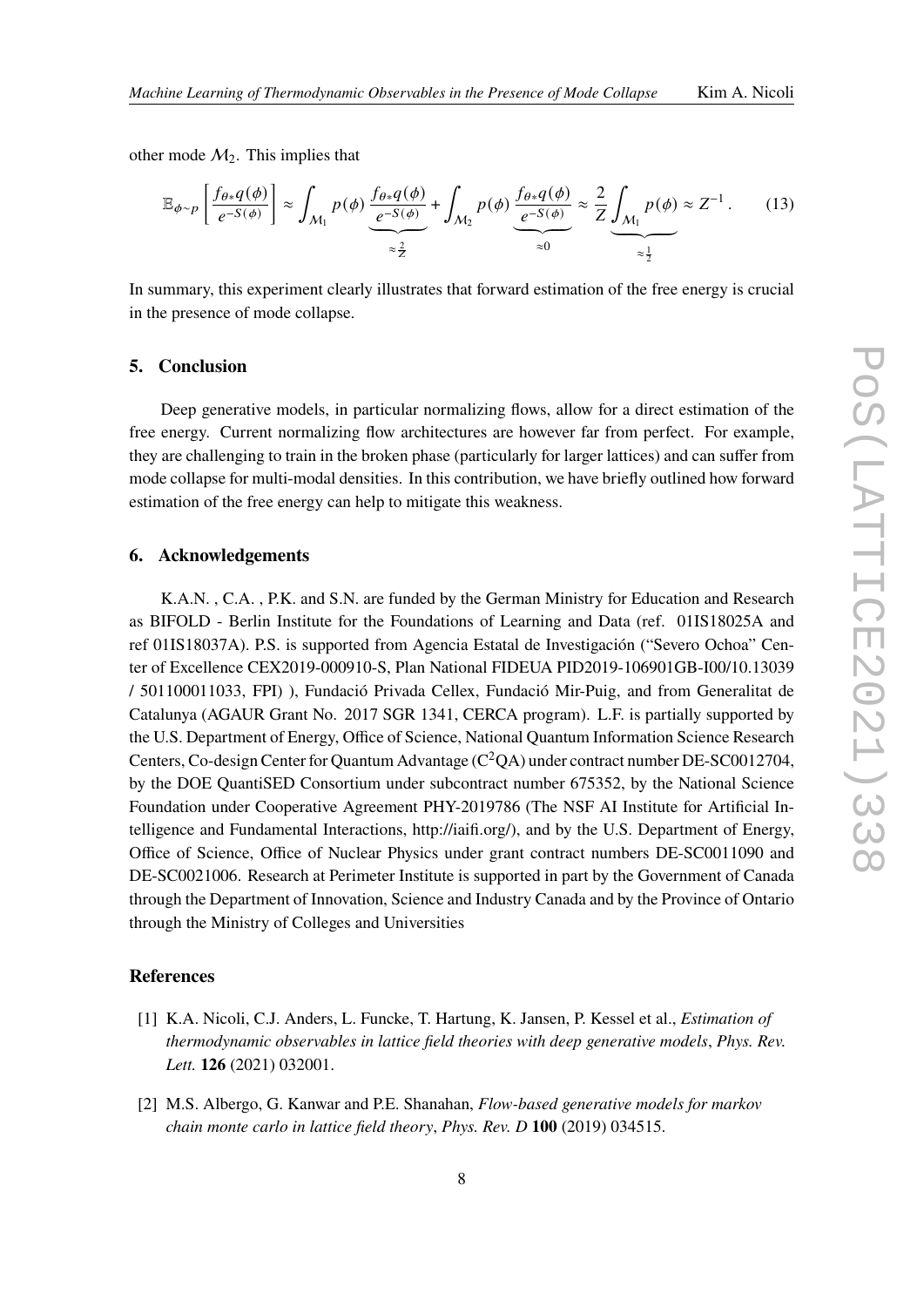- [3] G. Kanwar, M.S. Albergo, D. Boyda, K. Cranmer, D.C. Hackett, S. Racanière et al., *Equivariant flow-based sampling for lattice gauge theory*, *Phys. Rev. Lett.* **125** (2020) 121601.
- [4] D. Boyda, G. Kanwar, S. Racanière, D.J. Rezende, M.S. Albergo, K. Cranmer et al., *Sampling using su(n) gauge equivariant flows, arXiv preprint arXiv:2008.05456* (2020).
- [5] L. Del Debbio, J.M. Rossney and M. Wilson, *Efficient modelling of trivializing maps for lattice phi4 theory using normalizing flows: A first look at scalability*, *arXiv preprint arXiv:2105.12481* (2021) .
- <span id="page-8-7"></span>[6] D.C. Hackett, C.-C. Hsieh, M.S. Albergo, D. Boyda, J.-W. Chen, K.-F. Chen et al., *Flow-based sampling for multimodal distributions in lattice field theory*, *arXiv preprint arXiv:2107.00734* (2021) .
- <span id="page-8-0"></span>[7] P. de Haan, C. Rainone, M. Cheng and R. Bondesan, *Scaling up machine learning for quantum field theory with equivariant continuous flows*, *arXiv preprint arXiv:2110.02673*  $(2021)$ .
- <span id="page-8-1"></span>[8] F. Noé, S. Olsson, J. Köhler and H. Wu, *Boltzmann generators: Sampling equilibrium states of many-body systems with deep learning*, *Science* **365** (2019) .
- [9] P. Wirnsberger, A.J. Ballard, G. Papamakarios, S. Abercrombie, S. Racanière, A. Pritzel et al., *Targeted free energy estimation via learned mappings*, *The Journal of Chemical Physics* **153** (2020) 144112.
- <span id="page-8-2"></span>[10] P. Wirnsberger, G. Papamakarios, B. Ibarz, S. Racanière, A.J. Ballard, A. Pritzel et al., *Normalizing flows for atomic solids*, *arXiv preprint arXiv:2111.08696* (2021) .
- <span id="page-8-3"></span>[11] D. Wu, L. Wang and P. Zhang, *Solving statistical mechanics using variational autoregressive networks*, *Physical Review Letters* **122** (2019) 080602.
- <span id="page-8-6"></span>[12] K.A. Nicoli, S. Nakajima, N. Strodthoff, W. Samek, K.-R. Müller and P. Kessel, *Asymptotically unbiased estimation of physical observables with neural samplers*, *Physical Review E* **101** (2020) 023304.
- <span id="page-8-4"></span>[13] K. Nicoli, P. Kessel, N. Strodthoff, W. Samek, K.-R. Müller and S. Nakajima, *Comment on "solving statistical mechanics using vans": Introducing savant-vans enhanced by importance and mcmc sampling*, *arXiv preprint arXiv:1903.11048* (2019) .
- <span id="page-8-5"></span>[14] D. Bachtis, G. Aarts and B. Lucini, *Quantum field-theoretic machine learning*, *Phys. Rev. D* **103** (2021) 074510.
- [15] J.M. Pawlowski and J.M. Urban, *Reducing autocorrelation times in lattice simulations with generative adversarial networks*, *Machine Learning: Science and Technology* **1** (2020) 045011.
- [16] A. Tanaka and A. Tomiya, *Towards reduction of autocorrelation in hmc by machine learning*, *arXiv preprint arXiv:1712.03893* (2017) .